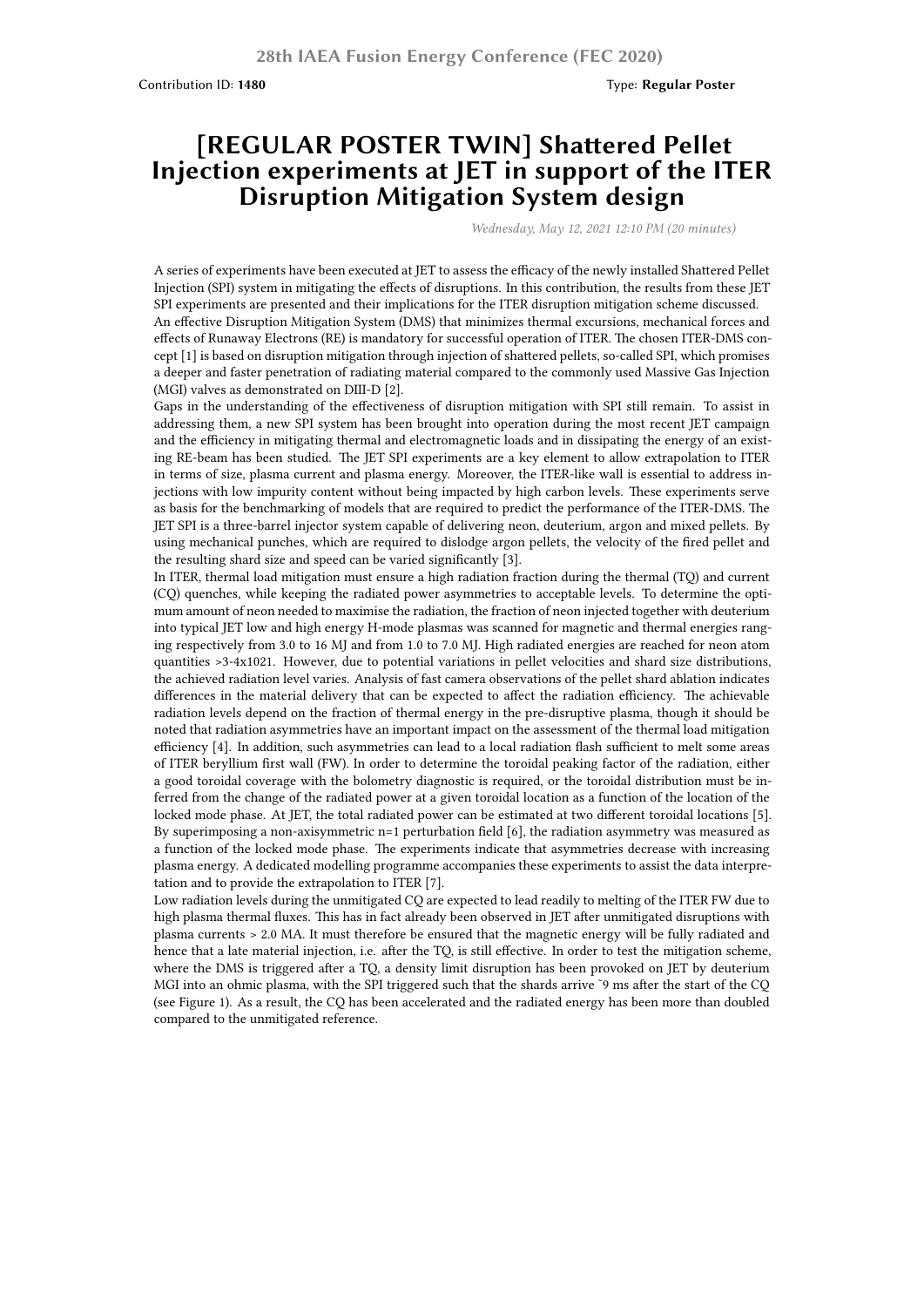

Fig. 1: Ablation of the pellet shards during CQ at the time of  $~50\%$  of the original plasma current.

Figure 1: Ablation of the pellet shards during CQ at the time of ~50% of the pre-disruption plasma current.

To keep the electromagnetic forces on the ITER blanket modules within the design limits, the CQ times must remain within a range 50-150 ms [8]. The JET experiments have clearly demonstrated the controllability of the CQ rate by injecting different quantities of neon. Moreover, the effects of asymmetric Vertical Displacement Events are found to be fully mitigated with SPI, when the vertical displacement is detected with sufficient warning [9].

For ITER, initial modelling predicts that 6x1024 hydrogen atoms must be assimilated by the plasma to avoid the generation of REs [10]. This scheme was successfully tested at JET by injecting deuterium with the SPI into RE-prone disruptions initiated by a pure argon MGI. In ITER, injection of multiple pellets is required to achieve sufficiently high density for avoidance of REs. The material assimilation during dual injection in JET using the largest two barrels was assessed. It was found, similarly to DIII-D, that the simultaneous arrival of the shards from the two pellets is essential to maximise the assimilation. The available time to inject high-Z material for heat load mitigation after an attempt has been made to raise the density for RE avoidance was determined by injecting a large, pure deuterium SPI into a high thermal energy plasma. Cooling durations up to the TQ of several tens of ms were achieved. On the contrary, by doping the deuterium pellet with just 2% neon, the cooling duration is reduced to a few ms, which would impose severe constraints on the synchronisation of the ITER-DMS injectors. These results are in agreement with modelling for ITER using the INDEX code, where the dilution cooling by pure deuterium SPI is found to avoid an immediate radiative collapse and delays the TQ trigger [11].

In the case of accidental RE generation in ITER, a scheme to dissipate their energy must be in place. Injections of both pure argon and neon shards into a fully developed RE-beam in JET can reduce the RE current. However, in contrast to high-Z injections, it was observed that pure deuterium injection could avoid high energy deposition during the final loss phase of the RE-beam.

On ITER hydrogen is planned for use both as propellant and main pellet material for RE avoidance throughout all operational phases, raising the issue of a potential detrimental effect on the subsequent pulses due to dilution of the plasma main species with residual hydrogen. Tests in H-mode plasmas at JET are helping ITER to determine whether or not this will be an issue.

- [1] M.Lehnen et al., Proceedings 27th IAEA-FEC (2018).
- [2] N.Commaux et al., Nucl.Fus. 56, 2016, 046007.
- [3] L.Baylor et al., subm. 28th IAEA-FEC (2020).
- [4] U.Sheikh et al., subm. 28th IAEA-FEC (2020).
- [5] J.Lovell et al., subm. Rev.Sci.Instr.
- [6] S.Jachmich et al., 22nd PSI-conference (2016).
- [7] E.Nardon et al., subm. 28th IAEA-FEC (2020).